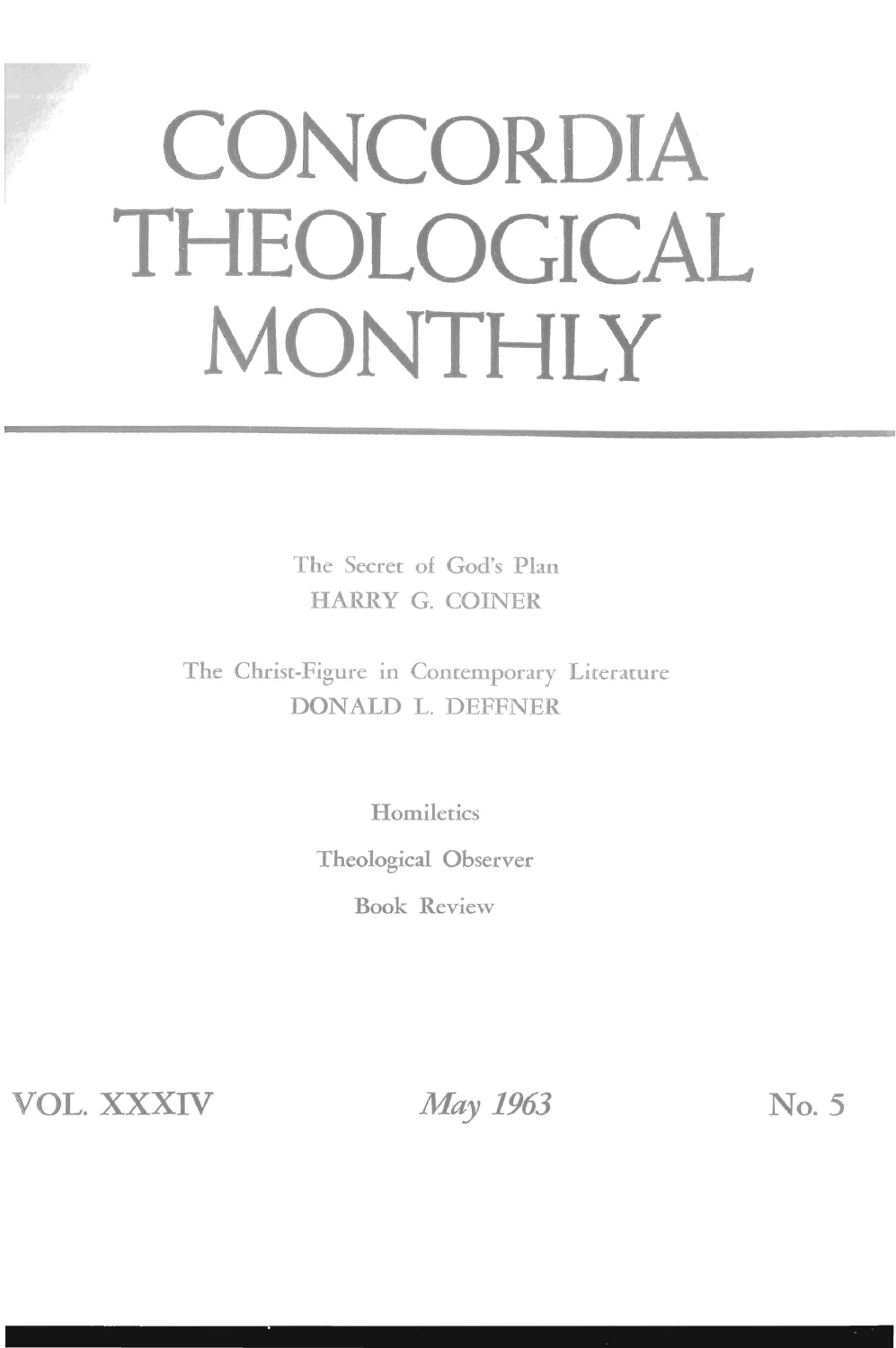## THEOLOGICAL OBSERVER

#### LUTHER'S BREAK WITH NOMINALISM

The *Harvard Theological Review* (Oct. 1962) very interestingly discusses this subject under the heading "Robert Holcot, O.P., and the Beginnings of Luther's Theology." The writer views Luther's early theology against the background of Robert Holeot, a nominalist and Dominican friar (d. 1349), because of a certain similariry between the young Reformer and the English nominalist. Holeot denied the possibiliry of a natural knowledge of God, which earned him the reputation of being a skeptic. It is pointed out, however, that consistency was not Holcot's outstanding virtue as a thinker, for he valued highly the authority of Socrates, Plato, and Aristotle. Nevertheless he claimed that it is only in the church that the true tradition of religion can be found; it is only the church that can provide a solid basis for the understanding of supernatural truths. Through his own power man cannot acquire a saving knowledge of God. But like William of Occam and Gabriel Biel he believed that God gives His grace to all who do what is in them. Man therefore must *facere quod in se est.* If man goes but halfway, God will meet him with the gift of grace. Now Luther's early connections were with nominalism; his teachers, for example, at Erfurt were nominalists. Very early in his career, however, Luther detached himself from nominalism. Already in 1509 he divorced faith from reason, and in his lectures on Romans (1515-15 16) he declared the doctrine of the *facere quod in se est,* or rather the *fiducia*  in this teaching, as having overturned almost the whole church. He so stressed God's prevenience in the act of faith that there is no place anymore for the nominalistic interpretation of the *fides ex auditu,* or the faith that man can acquire when he does what is in him. For Luther faith is a divine gift. At the

same time he rejected the doctrine of the facere quod in se est as Pelagian. And so not merely the "young" Luther but already the "youngest Luther," before beginning his career as professor and Biblical exegete, became independent of the nominalistic theological tradition in which he was reared, and that on points which later proved to be cornerstones in the structure of his thought.

#### JOHN THEODORE MUELLER

BRIEF ITEMS FROM THE DEPARTMENT OF PUBLIC RELATIONS, THE LUTHERAN CHURCH - MISSOURI SYNOD

*St.Louis.-A* \$30,150,000 budget, with major portions allocated for missions and higher education, has been adopted by The Lutheran Church - Missouri Synod for the fiscal year ending Jan. 31, 1964.

The figure was based on commitments totaling \$25,500,000 made by the Synod's 5,300 congregations. The difference between the commitments and the budget will be borrowed if necessary, with provision in the budget for paying the interest on the debt.

"We hope to operate with what the church members give and borrow the least possible amount for capital needs only," Dr. Oliver R. Harms, President of the 2,500,000-member church body, explained.

The 1963 budget provides about \$19,500,- 000 for current and fixed operating costs. Receipts over that amount will be used to underwrite capital expansion and to service any past or present indebtedness.

Major items in the budget include \$7,927,334 for mission operations in this country and abroad and \$7,200,000 for the Synod's extensive training system for church workers. The Synod operates two seminaries, two teachers colleges, 11 pretheological institutions to prepare pastors and teachers for its congregations and schools, and a two-year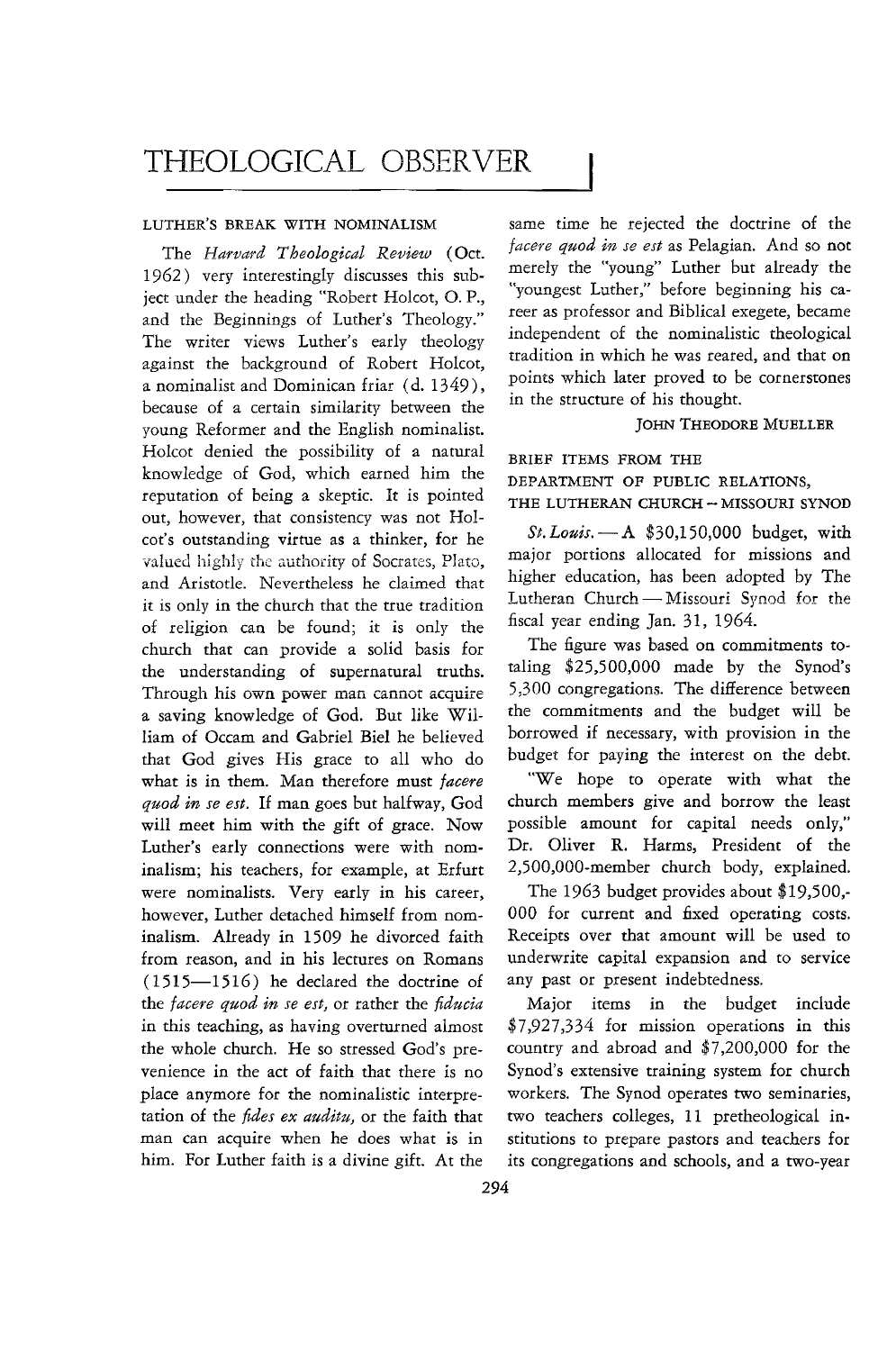institute to prepare laymen and women for certain full-time positions within the church. The budget also allows \$6,625,000 for capital expansion of the educational system.

A new budget item is \$2,500,000 for Church Extension purposes. The allocation will permit the church body to intensify its acquisition of sites and development of congregational facilities. Mission leaders also intend to use some of the funds to underwrite work in inner-city locations and for mission work among ethnic groups not now being reached.

Terming the recent budget-setting meeting "the greatest mission-minded fiscal conference in the Missouri Synod's history," Synod Treasurer Milton Carpenter noted, "The Missouri Synod is perhaps one of the soundest institutions financially in the nation."

He indicated the challenge confronting the Christian church makes it inadvisable to retrench at the present time. "The need is for courage," said Carpenter, who also is treasurer of the State of Missouri, "and courage is only fear that has learned to pray."

*Wabag*, New Guinea.-Baptized membership in this mission field grew from 12,000 to 15,000 during the past year, the Rev. Ian Kleinig, chairman of the New Guinea Lutheran Mission — Missouri Synod, has reported.

Missionary Kleinig was addressing 49 mission staff members who arrived by airplane, jeep, and foot trail for the annual conference in New Guinea's Western Highlands. In his report the mission chairman also expressed thanks to God for the 23 new workers who joined the field during 1962.

Held in an area where ancestral spirits still are worshiped and stone tools still used, the conference heard that the Wabag Lutheran Church now has 157 evangelists and teachers working in new mission territories. In addition the young national church supports evangelists, elders, and teachers in congregations and preaching stations.

Missionary Kleinig noted that this outreach places a considerable burden on New Guinea's Christians. To encourage them the conference voted one third of its collection for the Wabag Lutheran Church.

The New Guinea mission will observe its 15th anniversary in September and October. Work began in 1948, when Missionaries Willard Burce and Otto Hintze flew into the Highlands to preach Christ to a people who had never heard the Gospel.

Dr. Henry Hamann, Jr., president of Concordia Seminary, Adelaide, Australia, and six members of the Australian Lutheran Mission were special guests at the conference. Dr. Hamann led daily studies of church problems, including the inter-Lutheran situation in the United States and Australia.

*Hong Kong.* - Underscoring The Lutheran Church -- Missouri Synod's emphasis on developing indigenous church bodies overseas, a new three-story building has been dedicated as Concordia Theological Seminary in Yao Yat Chuen, Kowloon, Hong Kong.

The structure provides theological training facilities for 30 students. Formerly the seminary operated in rented quarters.

The Hong Kong seminary had its origin in Concordia Bible School, which was established by missionaries who entered the colony in 1950, when they were forced out of the China mainland by the communist government. The program was expanded to seminary level in 1956, and seven men were graduated in July 1962.

In addition to two United States seminaries, the Missouri Synod operates other theological training institutions in Villa Ballester, Argentina; Porto Alegre, Brazil; Chia Yi, Formosa; Nagercoil, India; Tokyo, Japan; and Baguio City, Philippines. The Lutheran Synodical Conference, of which the Missouri Synod is a member, also maintains a seminary at Obot Idim, Nigeria.

St. Louis. - Lutheran Church - Missouri Synod congregations have approved a con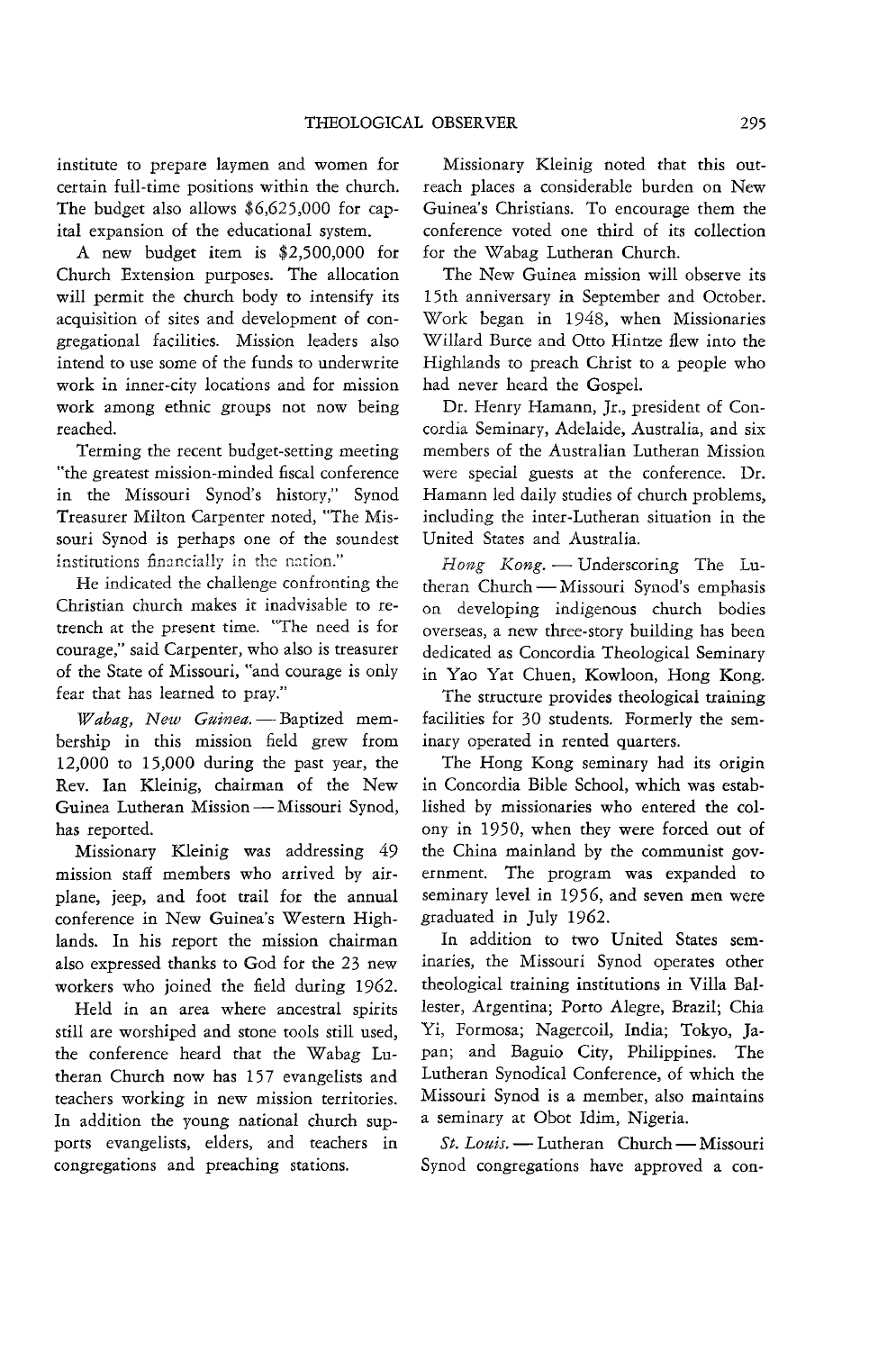stitutional amendment establishing biennial instead of triennial conventions.

The final triennial convention will be held in 1965 in Detroit. The new pattern will go into effect with the 1967 New York City convention.

Congregations ratified the amendment adopted, 431-186, by the 1962 convention in Cleveland. After the Cleveland action congregations were notified to register a negative vote if they did not wish the change approved. Since only 381 congregations, far short of the required one third, registered protest votes by the Feb. 7, 1963, deadline, the decision now is final Dr. Walter C. Birkner, Synod Secretary, announced. The Synod lists 5,259 voting congregations.

The Cleveland resolution cited a number of reasons for the change: "growing complexity of synodical operations," "need for deeper insight into synodical affairs," "desirability of greater participation in decision making," and the "possibility of securing better qualified delegates" at shorter conventions.

As a result of the decision, the Missouri Synod's 33 North American Districts will be compelled to revise their convention schedules. Previously the Districts met annually during the two years when there was no synodical convention. Now the Districts will schedule meetings biennially, alternating with the synodical convention.

*St. Louis.* - The Lutheran Church - Missouri Synod has appointed three observers for the July 12-26 World Conference on Faith and Order, which will be held at Mc-Gill University, Montreal, Quebec, Canada.

On hand for the proceedings will be Dr. Paul M. Bretscher of Concordia Seminary, St. Louis; Dr. Richard P. Jungkuntz of Concordia Seminary, Springfield, Ill.; and Dr. Jaroslav Pelikan, Jr., of the Yale University Divinity School, New Haven, Conn.

They will be among 500 theologians, church leaders, youth delegates, and staff attending the conference, the fourth in a series of world meetings sponsored by the World Council of Churches. Dr. Bretscher was an observer at the third annual North American Conference on Faith and Order held at Oberlin (Ohio) College.

#### BRIEF ITEMS FROM THE NATIONAL LUTHERAN COUNCIL

*Kuala Lumpur, Malaya.* - This country's Indian Lutheran congregations, acting under Swedish missionary leadership, have constituted an autonomous church body which they have invited other Lutherans in the Malayan federation to join. The church held its first diocesan assembly here in late January.

Officially launched on Jan. 1, the new Evangelical Lutheran Church in Malaya is made up of a few congregations with about 1,000 members widely scattered on the rubber estates. The congregations formed part of the Tamil Evangelical Lutheran Church of South India until last November, when their affiliation was severed by mutual consent.

The church constitution adopted by the congregations last August provides for an episcopal organization, but no bishop has been chosen yet. Meanwhile - also in ac $cordance$  with the constitution  $-$  "all the duties assigned to the office of bishop except ordination" are performed by a superintendent.

The superintendent is the Rev. Bertil Envall, a Church of Sweden missionary stationed at Petaling, Java, who began work in the Malayan federation in 1961 after having previously served in the Indian Church.

Mr. Envall stated that the head of the Indian Church, Bishop Rajah B. Manikam, "continues to serve the ELCM until it gets its own bishop."

He added that "the formation of an independent Lutheran Church in Malaya is the result of an extensive reorganization which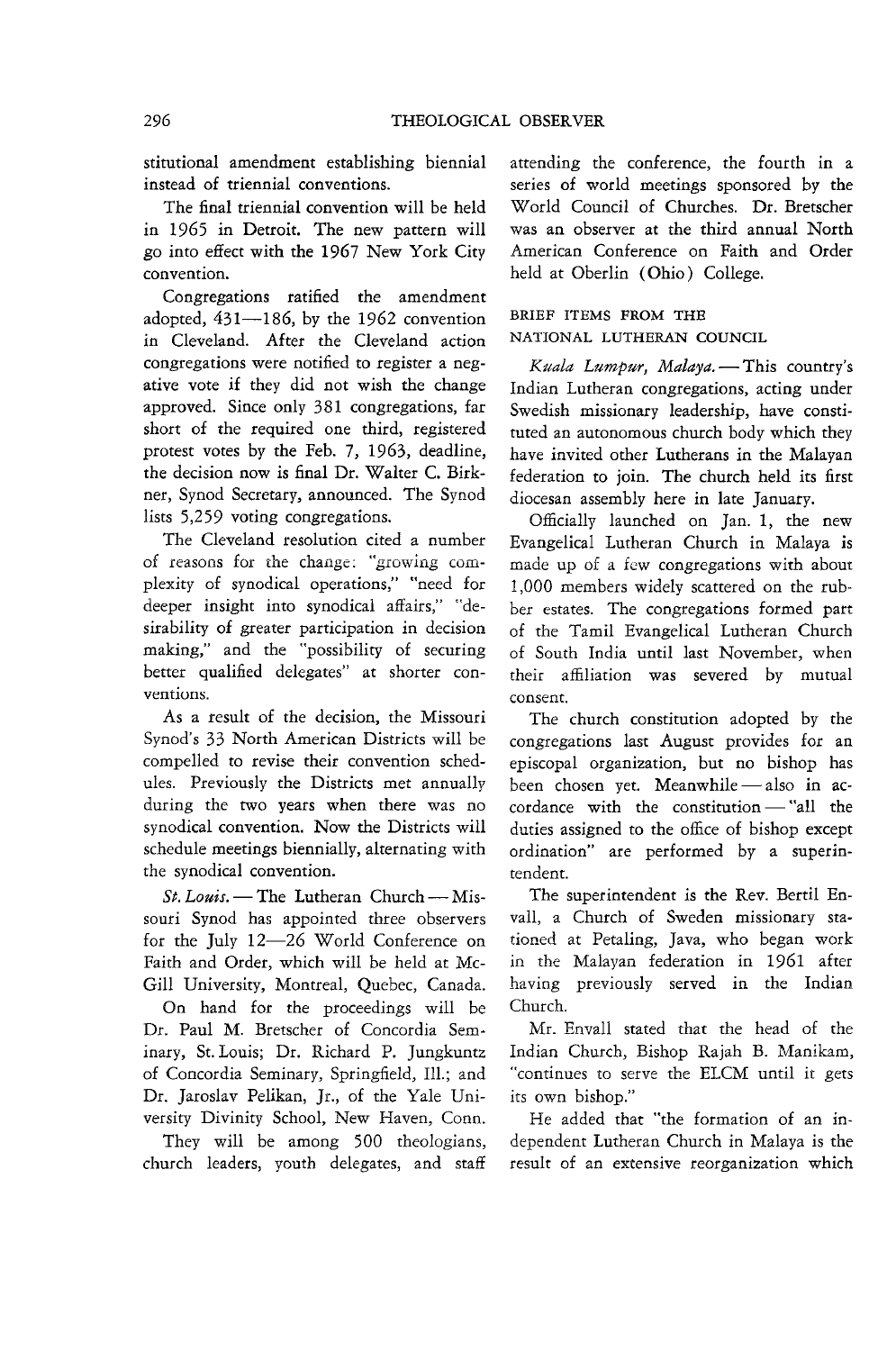has taken place during the last year in cooperation with the Church of Sweden Mission."

Among three main immigrant groups of which Malayan Lutheranism is composed, the Tamil Indians are the first to constitute a church body. The other rwo groups are the Chinese and the Batak Indonesians.

Atlantic City, N.J.-Lutheran theological seminaries, colleges, and high schools throughout the United States and Canada have a total enrollment of 78,130 students, it was reported here to the National Lutheran Educational Conference. This represents an increase of 6,215 students over last year's grand total of 71,915, according to Dr. Gould Wickey of Washington, D. C, executive director of the organization, composed of all Lutheran seminaries and colleges in North America.

Reporting to the 49th annual convention of the NLEC on 1962 enrollments, Dr. Wickey said the students are studying at 19 seminaries, 37 colleges, 17 junior colleges, and 43 high schools. Eighty-eight women are listed among the 4,083 theology students at Lutheran seminaries, he said.

The four-year colleges have 55,045 students enrolled, the junior colleges, 3,372, and the high schools or high-school departments, 14,834. Students below college level who are enrolled in one or more college courses and not reported elsewhere number 796.

In postgraduate studies at the seminaries, Dr. Wickey said that of the 521 enrolled, 159 are non-Lutheran.

He described the decreasing enrollment in theological seminaries as a "serious situation."

The total registration, he said, dropped from 4,248 in 1961 to 4,083 this past year.

According to the report, the church body affiliations of the 3,162 seminary students who are classified as regular, showed the Lutheran Church in America with 1,039; The Lutheran Church - Missouri Synod, 959; The American Lutheran Church, 905; Wisconsin Evangelical Lutheran Synod, 102; Lutheran Free Church, 34; the Evangelical Lutheran Synod, 6; and other Lutheran bodies, 25. Non-Lutheran churches accounted for 92 additional seminarians.

In a section devoted to the denominational affiliations of students at Lutheran colleges for the current academic year (September to June), Dr. Wickey said that as of October 1962 there were: Lutheran, 27,119; Methodist, 2,825; Presbyterian, 2,362; Roman Catholic, 2,050; Episcopal and Anglican, 1,383; Baptist, 1,327; Jewish, 702; Congregational-Christian, 692; United Church of Canada, 379; Reformed, 263; and Disciples, 161. Other denominations accounted for 2,136 of the regular college students while 1,060 designated no affiliation.

The college enrollment also includes an additional 5,958 students in graduate divisions, summer sessions, and special categories, Dr. Wickey said.

He pointed out that the total of college students, both junior and four-year, designating "no affiliation" increased from 770 in 1961 to 1,060 in 1962 and called for effort by Christian colleges to lower the figure.

#### ELEMENTARY AND SECONDARY SCHOOL STATISTICS

#### 1962-1963

TABLE I: ELEMENTARY SCHOOLS

The Lutheran Church - Missouri Synod

|  | North America Only |  |  |
|--|--------------------|--|--|
|--|--------------------|--|--|

| Schools, Enrollment, Teachers | 1961    | 1962    | Net Gain or Loss * |
|-------------------------------|---------|---------|--------------------|
|                               | 1.323   |         | $1.372 + 49$       |
|                               | 150.440 | 154.955 | $+4.515$           |
|                               | 5.525   | 5.751   | $+$ 226            |
|                               |         |         |                    |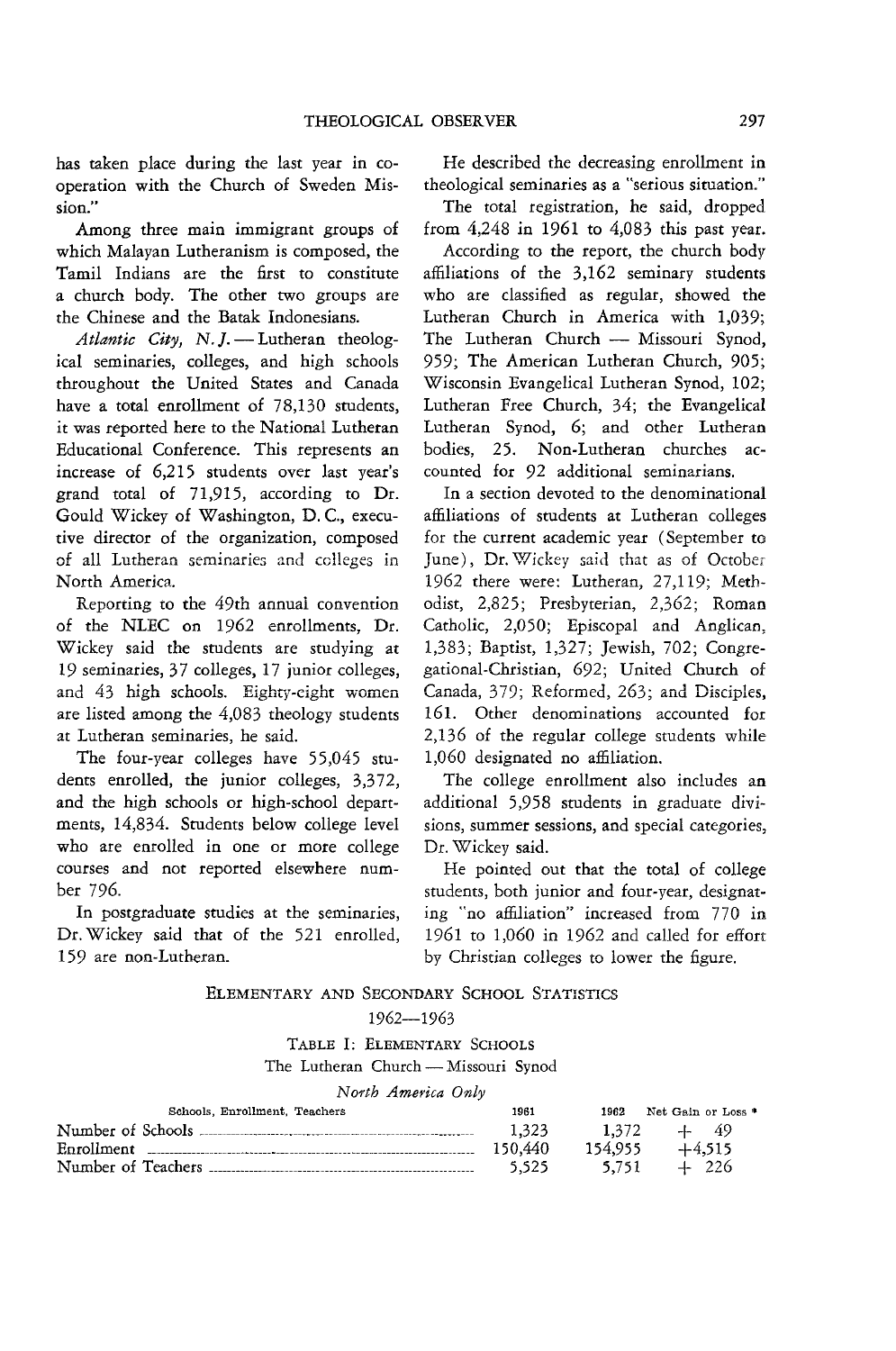| Types of Men Teachers:                                        |       |       |        |         |
|---------------------------------------------------------------|-------|-------|--------|---------|
|                                                               | 2,069 | 2,108 | $+$    | 39      |
|                                                               | 87    | 82.   |        | - 5     |
|                                                               | 43    | 37    |        | 6       |
|                                                               | 72    | 79    | $^{+}$ | 7       |
|                                                               | 9     | 8     |        | 1       |
|                                                               | 14    | 22    | $+$    | 8       |
|                                                               | 2.294 | 2,336 | $+$    | 42      |
| Types of Women Teachers:                                      |       |       |        |         |
|                                                               | 619   | 801   | $^{+}$ | 182     |
|                                                               | 366   | 370   | $+$    | -4      |
|                                                               | 553.  | 493   |        | 60      |
|                                                               | 1,547 | 1,592 | $+$    | 45      |
|                                                               | 70    | 70    |        |         |
|                                                               | 76    | 89    |        | 13      |
|                                                               | 3,231 | 3.415 |        | $+ 184$ |
| Total Men and Women Teachers ________________________________ | 5,525 | 5,751 |        | $+226$  |

\* Included in the net gain are 37 schools, 2,320 pupils, and 67 teachers in congregations formerly belonging to the Ev. Luth. Synodical Conference. Subtracting these figures, the net gain is 12 schools, 2,195 enrollment, and 159 teachers.

| South America Only            |       |      |                  |  |
|-------------------------------|-------|------|------------------|--|
| Schools, Enrollment, Teachers | 1961  | 1962 | Net Gain or Loss |  |
| Number of Schools             | 133   |      | $115*$ - 18      |  |
|                               | 6.929 |      | $6.119 - 810$    |  |
|                               | 222   | 184  | $-38$            |  |

" Brazil District, 112, Argentine District, 3; total, 115 schools. Losses of schools, enrollment, and teachers occurred in the Brazil District.

#### Total for the Synod, 1962

| Schools, Enrollment. Teachers |         | North America South America | Total   | Net Gain or Loss |
|-------------------------------|---------|-----------------------------|---------|------------------|
|                               | 1.372   | - 115                       | 1.487   | $+$ 31           |
|                               | 154.955 | 6.119                       | 161,074 | $+3.705$         |
|                               | 2,336   | 116                         | 2.452   | $+$ 28           |
|                               | 3.415   | 68                          | 3.483   | $+ 166$          |
|                               | 5.751   | 184                         | 5.935   | $+$ 188          |
|                               |         |                             |         |                  |

NOTE: The statistics are 100% complete.

#### TABLE III: CHURCH-RELATED ELEMENTARY SCHOOLS

*Lutheran and Protestant Schools* 

| Lutheran Synods                        | Year | Schools | Teachers | Enrollment |
|----------------------------------------|------|---------|----------|------------|
| The Lutheran Church - Missouri Synod   | 1962 | 1.372   | 5.751    | 154.955    |
|                                        | 1962 | 225     | 842      | 24.250     |
|                                        | 1962 | 54      | 225      | 5.530      |
|                                        | 1961 | 16      | 105      | 1.556      |
|                                        | 1962 | 12      | 14       | 278        |
| Synod of Evangelical Lutheran Churches | 1961 | 2       |          | 185        |
|                                        | 1962 |         | 6        | 138        |
|                                        |      |         |          |            |
|                                        |      | 1.683   | 6.950    | 186.892    |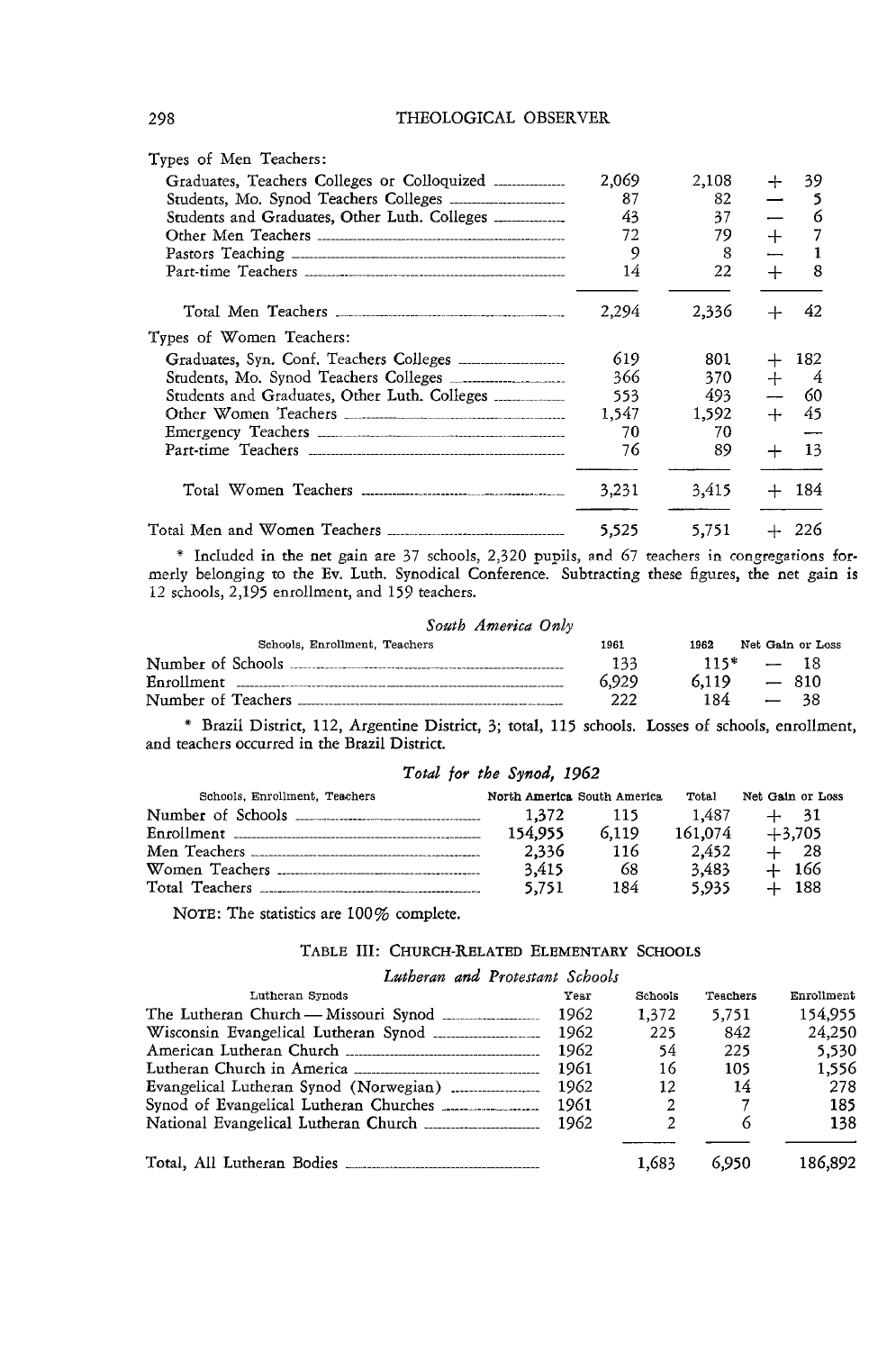#### THEOLOGICAL OBSERVER 299

| Protestant Denominations    | Year | Schools  | Teachers                       | Enrollment |
|-----------------------------|------|----------|--------------------------------|------------|
|                             | 1962 | 27       | 177                            | 3,948      |
|                             | 1961 | 190      | $\overbrace{\hspace{27mm}}^{}$ | 8.505      |
|                             | 1962 | 160      | 1.202                          | 16.833     |
|                             | 1962 | 225      | 1.576                          | 43.550     |
| Protestant Episcopal Church | 1961 | 401      | 3,042                          | 37,000     |
|                             | 1962 | 43       |                                | 5,682      |
|                             | 1962 | 1.040    | 2.436                          | 49,326     |
|                             | 1962 | 24       | 173                            | 3.507      |
|                             |      | $2.110*$ |                                | 168,351    |

#### *Other Church-Related Schools*

|        | Religious Group | Year | Schools    | Teachers                 | Enrollment   |
|--------|-----------------|------|------------|--------------------------|--------------|
|        | Roman Catholic  | 1962 | $10.000 +$ | $-$                      | 4,560,000    |
| Hebrew |                 | 1962 | 192        | $\overline{\phantom{a}}$ | ca. $42,000$ |

\* Some additional Protestant denominational or private interdenominational schools are not included in the figures because they are not affiliated with any group that compiles the statistics for them.

*Public School Statistics.* 1961-1962: 875,959 teachers; 26,000,303 enrollment.

#### TABLE IV: CHURCH-RELATED SECONDARY SCHOOLS

Lutheran and Protestant Church-Related Secondary Schools

| Lutheran Community High Schools      | Year | Schools | Teachers | Enrollment |
|--------------------------------------|------|---------|----------|------------|
|                                      | 1962 | $21*$   | 491      | 9.939      |
| Wisconsin Evangelical Lutheran Synod | 1962 | $2*$    | 109      | 2.277      |
|                                      |      |         |          |            |

|  |  | 600 | 12,216 |
|--|--|-----|--------|
|--|--|-----|--------|

" One school is maintained jointly by the Missouri and Wisconsin Synods for a net total of 28 schools. Each group is credited with its share of the enrollment.

| High Schools, Protestant Denominations                                                    | Year | Schools | Teachers                 | Enrollment |
|-------------------------------------------------------------------------------------------|------|---------|--------------------------|------------|
|                                                                                           | 1962 | 27      | 400                      | 9.285      |
|                                                                                           | 1962 | 15      | 130                      | 1,848      |
| General Conference of Seventh-day Adventists                                              | 1962 | 2       | 10                       | 161        |
|                                                                                           | 1962 | 13      | $\qquad \qquad$          | 5,541      |
|                                                                                           | 1961 | 10      | ___                      | 1,743      |
|                                                                                           | 1962 | 21      | 320                      | 4,200      |
|                                                                                           |      |         |                          |            |
|                                                                                           |      | 88      |                          | 22,778     |
| Lutheran Boarding High Schools Connected with<br>Colleges that Train for Church Vocations |      |         |                          |            |
|                                                                                           | Year | Schools | Teachers                 | Enrollment |
|                                                                                           | 1962 | 11      |                          | 1.556      |
| Wisconsin Evangelical Lutheran Synod                                                      | 1962 | 4       | 77                       | 948        |
|                                                                                           |      | 15      |                          | 2,504      |
| Lutheran and Protestant Boarding Academies                                                | Year | Schools | Teachers                 | Enrollment |
|                                                                                           | 1962 | 1       | 20                       | 182        |
|                                                                                           | 1962 | 1       | 8                        | 45         |
|                                                                                           | 1961 | 83      | 1,986                    | 17,984     |
| General Conference of Seventh-day Adventists                                              | 1962 | 43      | 612                      | 9.528      |
|                                                                                           | 1962 | 13      | $\overline{\phantom{a}}$ |            |
|                                                                                           | 1962 | 12      | 237                      | 3,479      |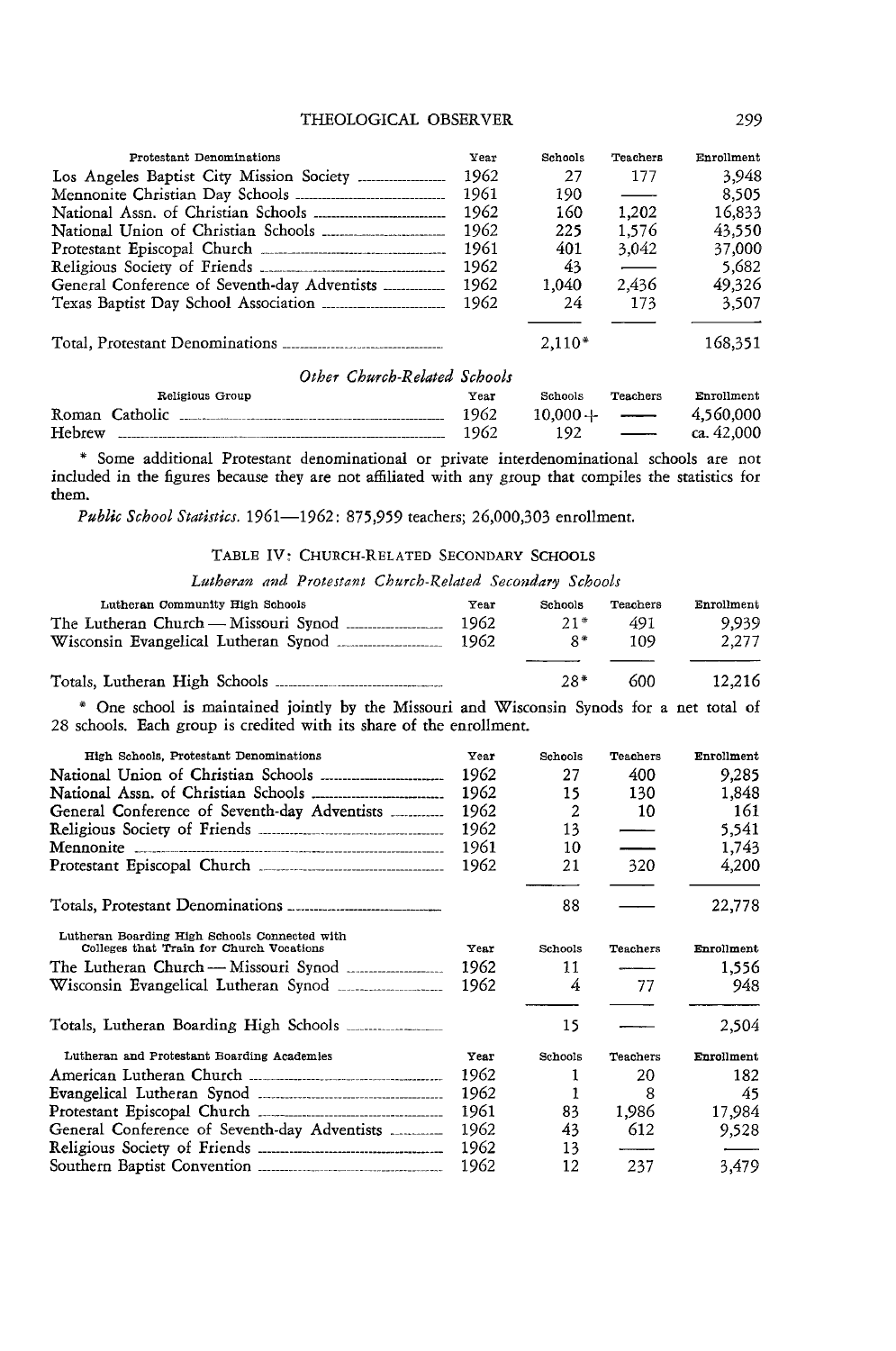300 THEOLOGICAL OBSERVER

|                                                         | 1962<br>1961 | 14        | 124                      | 1.353<br>289 |
|---------------------------------------------------------|--------------|-----------|--------------------------|--------------|
| Totals, Lutheran and Protestant Academies _____________ |              | 169       |                          | 32,860       |
| Other Church-Related Secondary Schools                  |              |           |                          |              |
| Group Maintaining Schools                               | Year         | Schools   | Teachers                 | Enrollment   |
|                                                         | 1962         | ca. 2.500 |                          | 1,002,000    |
|                                                         | 1962         | 76        | $\overline{\phantom{a}}$ | ca. 10,000   |

*Public School Statistics.* 1961-1962: 578,403 teachers; 12,632,692 enrollment.

#### TABLE II: ELEMENTARY SCHOOLS By DISTRICTS The Lutheran Church - Missouri Synod *North America Only*

|                                      | Schools      | G/L                                             | Enrollment |                                | Teachers     |                                |       |                                |                |                                |
|--------------------------------------|--------------|-------------------------------------------------|------------|--------------------------------|--------------|--------------------------------|-------|--------------------------------|----------------|--------------------------------|
| Districts                            |              |                                                 |            | G/L                            | Men          | G/L                            | Women | G/L                            | Total          | G/L                            |
| Alta.-Br. Col.                       | 5            | $\mathbf{1}$                                    | 235        |                                | 5            | 1<br>$\div$                    | 5     | 1                              | 10             |                                |
| Atlantic ___________                 | 45           |                                                 | 6,522      | 237<br>┿                       | 88           | $\overline{4}$<br>$+$          | 169   | 15<br>$\ddot{}$                | 257            | 19<br>$\, +$                   |
| $Calif.-New.$                        | 42           |                                                 | 3,742      | 54<br>$+$                      | 55           | $+6$                           | 97    | 3<br>$\overline{\phantom{0}}$  | 152            | 3<br>$^{+}$                    |
| Central                              | 109          |                                                 | 14,841     | 85<br>$+$                      | 258          | 5                              | 268   | $+$<br>11                      | 526            | $6\phantom{1}6$<br>$+$         |
| Cent. Ill. _____________             | 34           | $+1$                                            | 3.974      | 57<br>$^{+}$                   | 57           | $\ddot{}$<br>4                 | 88    | $\mathbf{1}$                   | 145            | 3<br>$^{+}$                    |
| Colorado                             | 25           | 1                                               | 2,834      | 46                             | 40           | $\overline{+}$<br>$\mathbf{1}$ | 72    | 3<br>$^{+}$                    | 112            | $\boldsymbol{4}$<br>$+$        |
| Eastern                              | 28           |                                                 | 2,401      | $+$<br>152                     | 40           | $+$<br>$\mathbf{1}$            | 60    | $\overline{4}$<br>$^{+}$       | 100            | 5<br>$+$                       |
| English                              | 31           | $\overline{2}$                                  | 4,076      | 137<br><u></u>                 | 61           | 3                              | 96    | 3<br>$\ddot{}$                 | 157            |                                |
| $_{\rm{Fla.-Ga.}}$                   | 34           | $\bf 3$<br>$+$                                  | 2,840      | 132<br>$+$                     | 14           | $+$<br>$\overline{2}$          | 105   | $\overline{5}$<br>$+$          | 119            | $\overline{7}$<br>$^{+}$       |
|                                      | 20           | $\mathbf{1}$                                    | 1,490      | 20                             | 24           | $\mathbf{1}$                   | 36    | ┿<br>5                         | 60             | $\overline{4}$<br>$+$          |
|                                      | 21           | 1                                               | 1,544      | 41                             | 19           | $\overline{4}$                 | 48    | $\ddot{}$<br>5                 | 67             | $\mathbf{1}$<br>$+$            |
| Kansas ________ __                   | 31           |                                                 | 2,714      | 37<br>$^{+}$                   | 53           | $+2$                           | 55    |                                | 108            | $\overline{2}$<br>$+$          |
| Man.-Sask. _____                     | 3            |                                                 | 77         | 12<br>$\overline{\phantom{0}}$ |              |                                | 3     |                                | 3              |                                |
| Michigan                             | 114          |                                                 | 17,274     | 308<br>$+$                     | 285          | 6                              | 298   | 22<br>┽                        | 583            | 16<br>$+$                      |
| Minnesota _________                  | 81           | $-1$                                            | 7,277      | $\ddot{}$<br>8                 | 101          | 5<br>$+$                       | 181   | $\overline{+}$<br>5            | 282            | 10<br>$+$                      |
| Montana                              | 5            | $\mathbf{1}$<br>$\hspace{.1cm} + \hspace{.1cm}$ | 434        | $\ddot{+}$<br>38               | 6            | $^{+}$<br>1                    | 13    | $\overline{+}$<br>3            | 19             | $\overline{4}$<br>$^{+}$       |
| N. Dakota ________                   | 7            | $+$<br>$\mathbf{1}$                             | 603        | $+$<br>124                     | 8            | $\mathbf{1}$                   | 15    | $\frac{1}{\pm}$<br>3           | 23             | $\overline{\mathbf{4}}$<br>$+$ |
| N. Wisconsin _____                   | 29           |                                                 | 3,865      |                                | 52           | $+$<br>3                       | 80    | $\overline{2}$                 | 132            | $\mathbf{1}$<br>$+$            |
| N. Illinois ________                 | 111          | -1<br>$+$                                       | 17,690     | 65<br>$^{+}$                   | 290          | $\mathbf{1}$                   | 345   | 12<br>$\ddot{}$                | 635            | 11<br>$+$                      |
|                                      | 32           |                                                 | 2,397      | 44<br>—                        | 37           | $^{+}$<br>1                    | 55    | $+$<br>1                       | 92             | $\overline{2}$<br>$+$          |
| Northwest                            | 31           | $+4$                                            | 2,367      | 126<br>$+$                     | 33           | $+$<br>$\overline{c}$          | 61    |                                | 94             | $\overline{2}$<br>$+$          |
| Oklahoma                             | 12           |                                                 | 787        | 39                             | 8            | $\mathbf{1}$                   | 21    | 1<br>┿                         | 29             |                                |
| Ontario <sub>----------</sub> ------ | $\mathbf{1}$ |                                                 | 99         | 29<br>┿                        | $\mathbf{1}$ |                                | 3     | $\overline{+}$<br>$\mathbf{1}$ | $\overline{4}$ | 1<br>$\pm$                     |
| S. Dak. _____________                | 6            |                                                 | 315        | 16<br>—                        | 6            | $\overline{2}$<br>$+$          | 9     | $\overline{c}$                 | 15             |                                |
| S. Wisconsin                         | 64           |                                                 | 10,580     | —<br>46                        | 161          |                                | 203   | 4<br>$+$                       | 364            | $\overline{4}$<br>┿            |
|                                      | 50           | $\mathbf{1}$                                    | 4.522      | 135<br>$+$                     | 44           |                                | 131   | 8<br>$\overline{+}$            | 175            | 8<br>$+$                       |
| Southern __________                  | 60           | $+40$                                           | 4,363      | $+2,416$                       | 34           | $+14$                          | 113   | 56<br>$^{+}$                   | 147            | 70<br>$+$                      |
| S. Calif. ___________                | 60           | $\hbox{+}~1$                                    | 7.726      | 448<br>$\pm$                   | 114          | $+3$                           | 171   | 8<br>┿                         | 285            | 11<br>$+$                      |
| S. Illinois ________                 | 30           |                                                 | 3,070      | 52<br>$^{+}$                   | 45           | $\overline{2}$                 | 59    | $\overline{2}$<br>$\pm$        | 104            |                                |
| S. Nebraska <sub>-----------</sub>   | 46           | $\overline{2}$                                  | 3,040      | 116<br>$+$                     | 60           | 3<br>$+$                       | 62    | 4<br>$+$                       | 122            | -7<br>$\! +$                   |
|                                      | 94           | 8<br>$\boldsymbol{+}$                           | 8,043      | 254<br>$+$                     | 131          | $\ddag$<br>$\vert$ 4           | 201   | 10<br>$+$                      | 332            | 14<br>┿                        |
| Western _____________                | 111          | $\mathbf{1}$                                    | 13,213     | 43<br>$+$                      | 206          | 5<br>$+$                       | 292   | $\mathbf 2$<br>┿               | 498            | -7<br>┽                        |
|                                      | 1,372        | $+49$                                           | 154,955    | $+4,515$                       | 2,336        | $+42$                          | 3,415 | $+184$                         | 5,751          | $+226$                         |

" Included in the totals are 37 schools, 2,320 pupils, and 67 teachers in congregations formerly belonging to the Ev. Luth. Synodical Conference. These congregations entered the Southern District on Jan. 1, 1962. Subtracting these figures, the net gain is 12 schools, 2,195 enrollment, and 159 teachers.